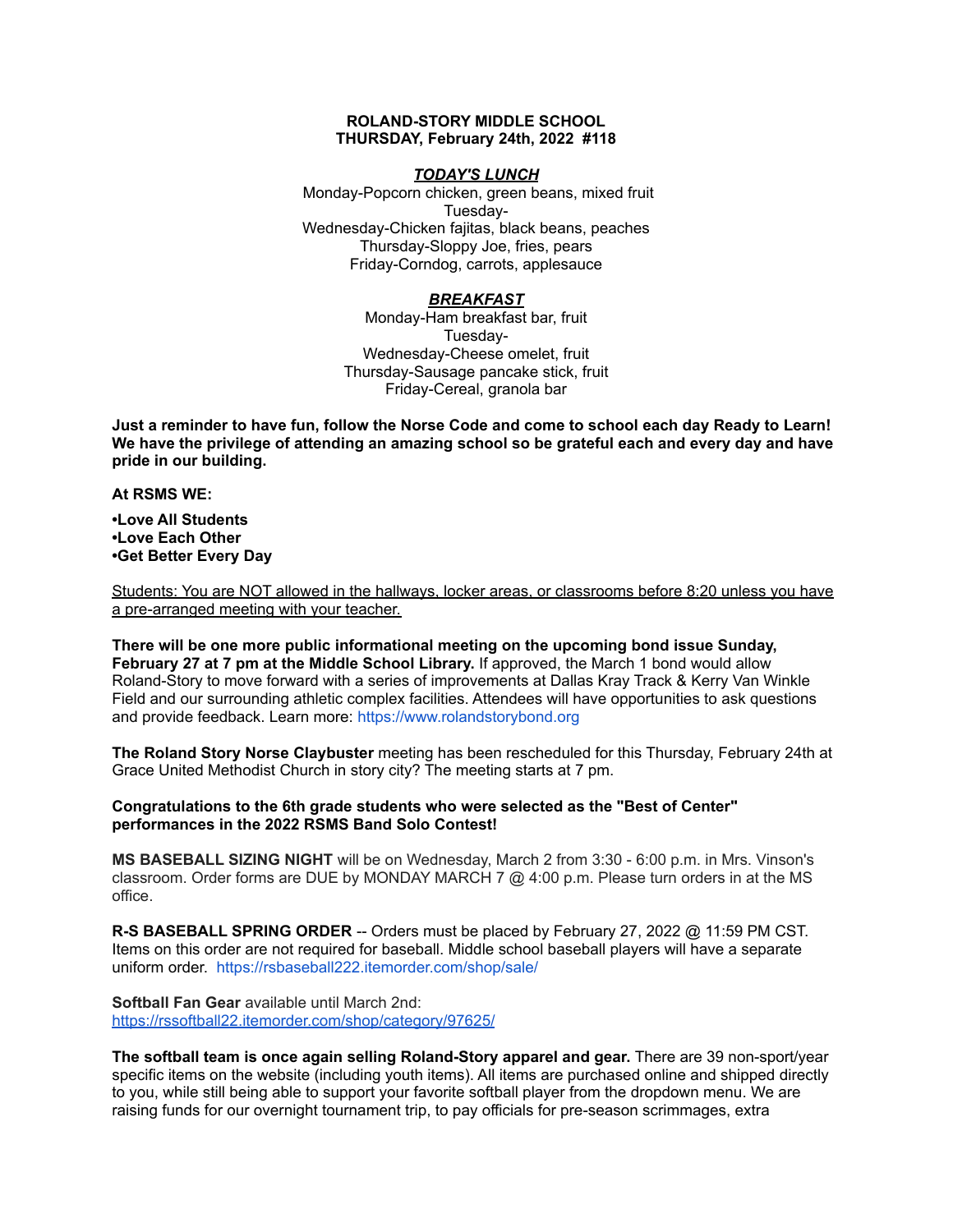equipment needs that happen last minute, and to possibly get a new bunker drag for the diamond. Thanks in advance for your support and Go Norse!!! <https://fancloth.shop/PVQQX> Store closes 3/1/22.

**Softball Camp** fliers for 5th and 6th grade softball players will be sent home this week (extra copies available in the office). Camp will be Saturday, March 26th at the MS Gyms in Roland. Deadline for sign up is Friday, March 11th. Form also available on Facebook or the Roland-Story Softball page and at the HS Softball website: <http://tinyurl.com/norsesoftball>

Attention parents! As we are planning the upcoming gala fundraiser, the PTO is looking for donations we can use to auction. If you have items you'd like to donate, please contact Kristy Reinhart at reinharts.luv.cyclones@gmail.com or Willow Hill at mclaughlinhill@gmail.com for more information. Some items we're looking for are themed baskets, event/experience tickets, or gift cards. Thanks!

Hey students! If you are at least 14 years old (or will be by the end of this May), Riverside bible camp has an awesome opportunity this summer for you to work on their hospitality team. If you are interested in knowing more about this program, please contact their director, **Cheri Hennager,** by email at cheri@riversidelbc.org or on their website at [www.riversidelbc.org.](http://www.riversidelbc.org/)

**Students-**as the weather gets colder please bring the appropriate clothing for outdoor recess. We will go out for recess unless the weather is colder than 5 degrees. We ask that you wear your coats to lunch.

**7 th and 8 th Grade Roland Rural Bus Room** please report to Mrs. Wilkinson's room at 3:30.

**Reminder to all students attending middle school and high school events:** Please come to watch the event and NOT be running around. Remember to demonstrate the Norse Code positively cheering for both teams.

### **RSMS to offer "Skip the Trip" Iowa DOT instruction permit knowledge tests**

Do you have a student who is ready to take the operator knowledge test to get an Iowa instruction permit to drive? RSMS is now offering the test right here at school as part of the Iowa Department of Transportation's "Skip the Trip" program. In partnering with the Iowa DOT, RSMS can save families time, cost, and the hassle of making a trip to a driver's license service center for testing. Students will be able to take the web-based test in a more familiar environment that works to reduce test anxiety and increase success rates. Tests are overseen by trained school staff to assure the integrity of test results. To be eligible to take the remote knowledge test, your student must be age 14 or older and not currently hold an Iowa instruction permit. Students that have turned 14 prior to the testing date must sign up in the office and have permission given from their parent by either email or phone. Students will have the opportunity to test on the second Tuesday of each month. "Skip the Trip" allows students to take their initial test at school as the first step in getting your student to be a confident driver. Once a student has successfully passed the test, the student will receive an email verifying a successful test. The student brings a copy of the email to the driver's license service center along with the other required documentation that will prove their identity to be issued their instruction permit. Service center staff will verify passing test result emails with Iowa DOT records. Visit [www.iowadot.gov/mvd/realid/success.asp](http://www.iowadot.gov/mvd/realid/success.asp) to determine what documentation to bring with you to receive your student's permit. To prepare for a successful knowledge test, students should study the Iowa Driver's Manual and online practice test, both available at: <https://iowadot.gov/mvd/driverslicense/manuals-and-practice-tests>.

#### **Quote of the Week:**

**"Hate is too great a burden to bear. It injures the hater more than it injures the hated." —Coretta Scott King**

#### **R-S MS PRACTICE / SHUTTLE SCHEDULE**

# **BOYS BASKETBALL**

**February 21 - 25**